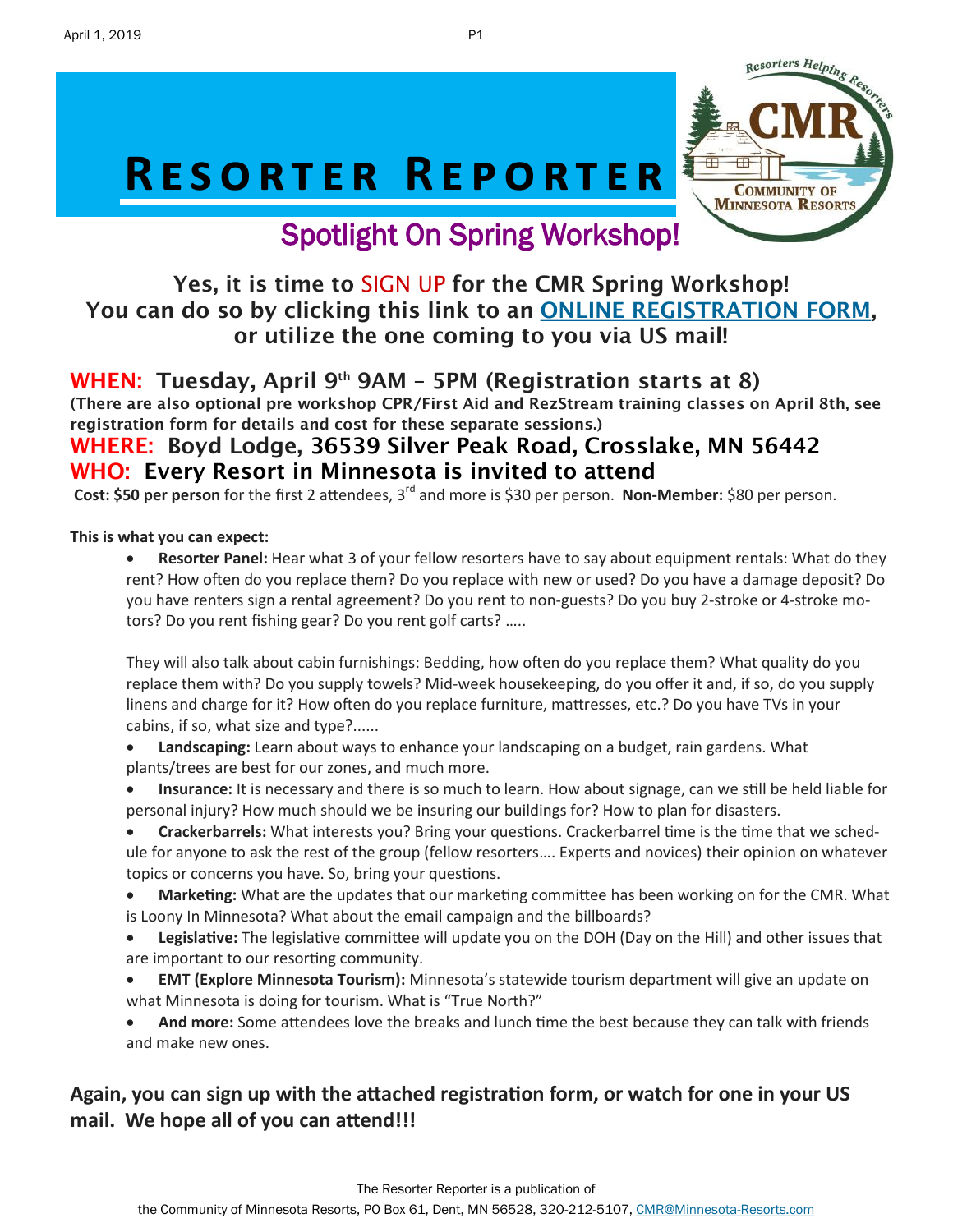The Community of Minnesota Resorts exists to help family owned and operated resorts in Minnesota to continue as a viable segment of the Minnesota tourism industry.

The Community of Minnesota Resorts' motto is: "Resorters Helping Resorters." "We believe that none of us alone is as smart as all of us together."

### Table Of Contents

| Spotlight on Spring Workshop         | P1 |
|--------------------------------------|----|
| Calendar of Events                   | P2 |
| CMR Day On The Hill-Recap            | P3 |
| April Fools' Day                     | PЗ |
| What's In a Brand?                   | P4 |
| <b>EMT Events Update</b>             | P4 |
| <b>EMT Express</b>                   | P4 |
| Explore Minnesota-                   |    |
| <b>Listening Sessions</b>            | P5 |
| Join The CMR Facebook Group          | P6 |
| <b>Lake Service Provider Permits</b> | P6 |
| <b>CMR Scholarship Update</b>        | P7 |
|                                      |    |

### New Format-Additional Content-Pertinent and Timely Information

The Community of Minnesota Resorts' newsletter, the Resorter Reporter, has changed. Here are some helpful hints for navigating the links in this newsletter.

When you click on a link to external content, you will be connected to that content. To return to the newsletter from that content, just close the new window that opened by clicking the back arrow in the upper left hand corner. You will then return to the Resorter Reporter.

### Community Of Minnesota Resorts Calendar of Events

| April 8 | <b>Optional Spring Workshop Classes</b>    |
|---------|--------------------------------------------|
|         | Boyd Lodge, Crosslake                      |
|         | <b>CPR/First Aid</b>                       |
|         | <b>RezStream</b>                           |
| April 9 | <b>Spring Workshop</b>                     |
|         | Boyd Lodge, Crosslake                      |
|         | See Page 1 for details!                    |
| May 1   | <b>CMR Scholarship Winner Notification</b> |
| May 11  | <b>MN Fishing Opener</b>                   |
|         |                                            |

Make sure to mark your calendar for these events!



The Resorter Reporter is a publication of

the Community of Minnesota Resorts, PO Box 61, Dent, MN 56528, 320-212-5107, [CMR@Minnesota-Resorts.com](mailto:CMR@Minnesota-Resorts.com?subject=Community%20of%20Minnesota%20Resorts)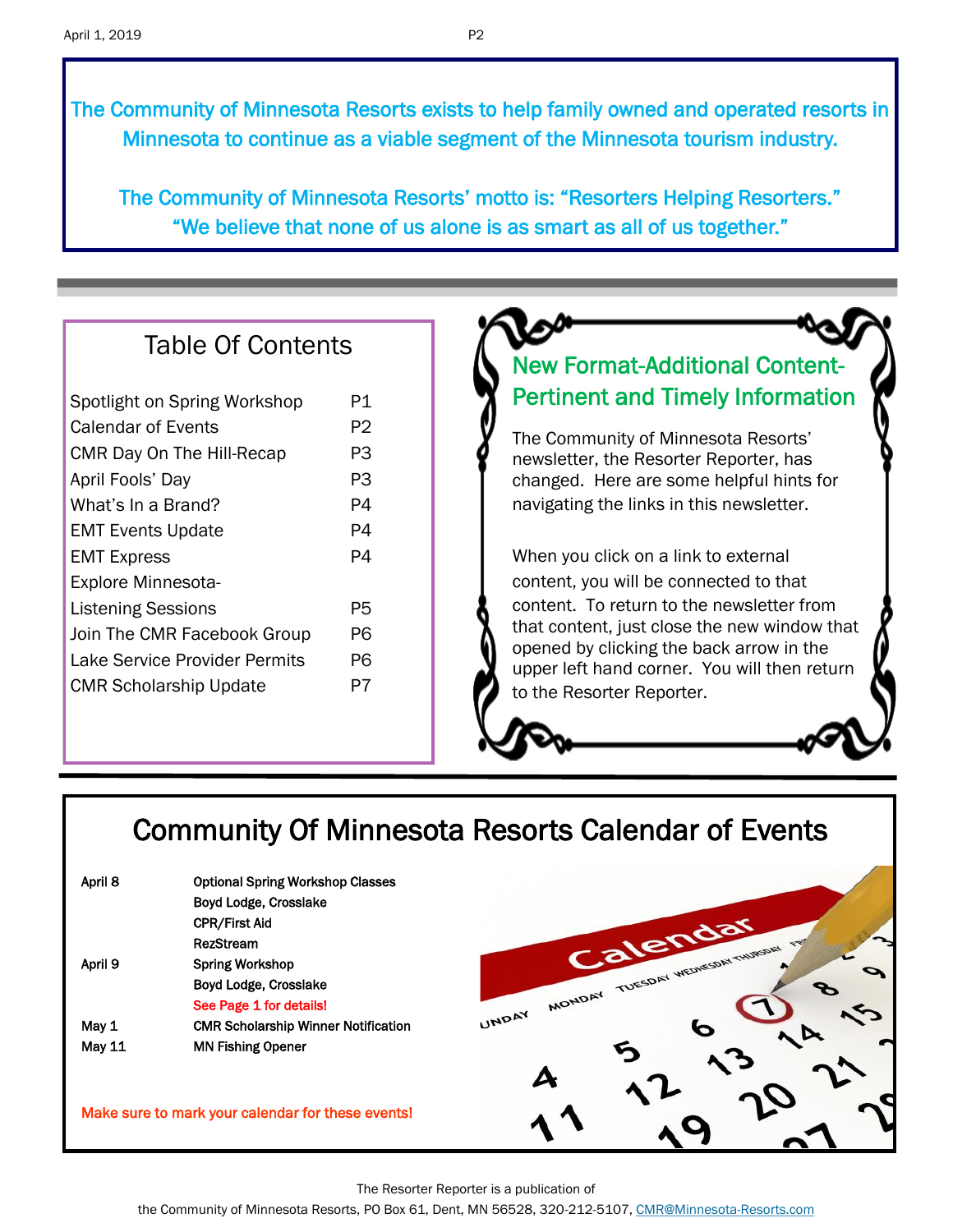

Day On The Hill attendees with Governor Walz after our meeting to discuss issues facing Minnesota resorts. CMR Day On The Hill-Recap

On February 19th and 20th 24 of your fellow resorters traveled to the capitol to visit with legislators about issues facing all of us as resort owners. Click [here](https://minnesota-resorts.com/membership/) to be taken to the Membership page on the CMR website, and scroll down to the heading "Day On The Hill", to see a recap of our efforts and links to the various bills we were discussing with legislators.

## April Fools' Day

So it's April 1st, or April Fools' Day. Do you know the history behind April Fools' Day? You can click [here t](https://www.infoplease.com/calendar-holidays/major-holidays/april-fools-day-origin-and-history)o get some information on the day and its origins.

It is also the time of year that sees winter turn to spring, and we as resort owners, begin preparations for the upcoming season. Cabin cleaning, landscaping, putting in docks, cleaning beaches, repairs, etc. No fooling about this though, the season is right around the corner.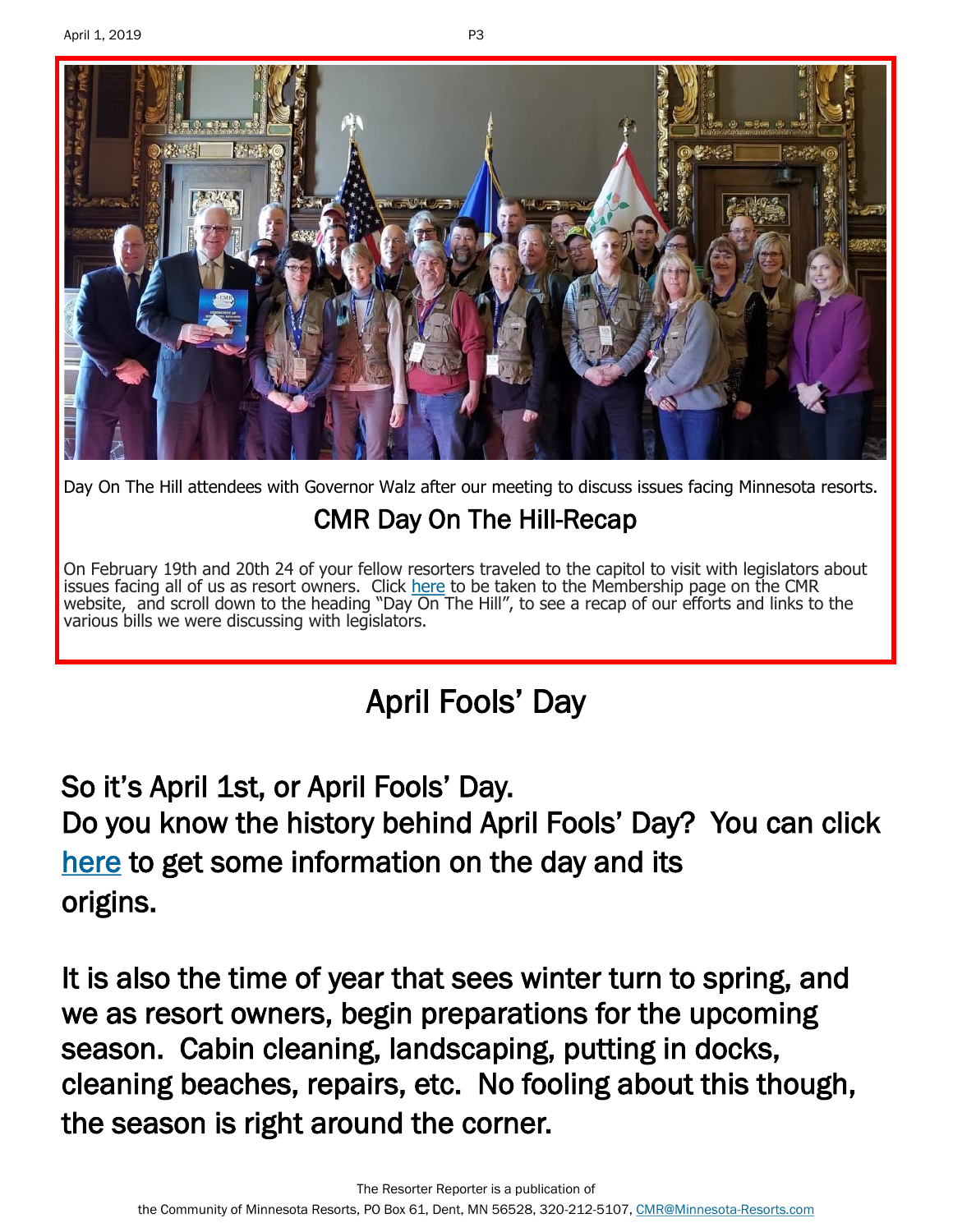# What's in a brand?

**Branding** is the process of giving a meaning to specific company, products or services by creating and shaping a brand in consumers' minds.

**The Community of Minnesota Resorts has initiated a branding campaign to create additional awareness to potential guests of our members and their resort offerings. What image reminds you of Minnesota, lakes, vacation traditions and resorts? Answer: Minnesota's state bird, which resides on our 10,000+ lakes adjacent to all of our resorts…..The Loon!**

The common loon (Gavia immer) was adopted as the official state bird of Minnesota in 1961. It is synonymous with the "up north" Minnesota vacation. It can be heard as we gather on the shoreline or around the campfire at our resorts.

Common Loon Facts

Loons are known for their cries, wails, and yodels - their eerie, echoing calls are a distinctive feature of Minnesota's northern lakes. Approximately 12,000 of these unique birds make their summer homes in Minnesota.

Loons are large black and white birds with red eyes; they have wingspans up to five feet and body lengths up to three feet. Although clumsy on land, loons are high-speed flyers and excellent underwater swimmers (they will dive to depths of 90 feet in pursuit of fish).



#### Stay tuned for more on the "Loon" and the Community of Minnesota Resorts' branding campaign coming soon!

### What's going on in your neck of the woods?

Check out the Explore Minnesota Events Update by following this link to see what events are going on in



your area and around the state.

[Explore Minnesota Events Update](http://www.exploreminnesota.com/newsletter-sign-up/reports/events-report/)

Once at the site, just click on the most recent events update on the site and view your area's upcoming events.

#### EMT Express

EMT Express provides biweekly news and tips for the people who market Minnesota tourism. Click [here](https://www.exploreminnesota.com/industry-minnesota/news/emt-express/) to be taken to the EMT Express website page. Do you want the EMT Express delivered directly to your email address? Click [here.](https://www.exploreminnesota.com/forms/Contacts/Sign_Up_for_the_EMT_Express_Newsletter.aspx)

The Resorter Reporter is a publication of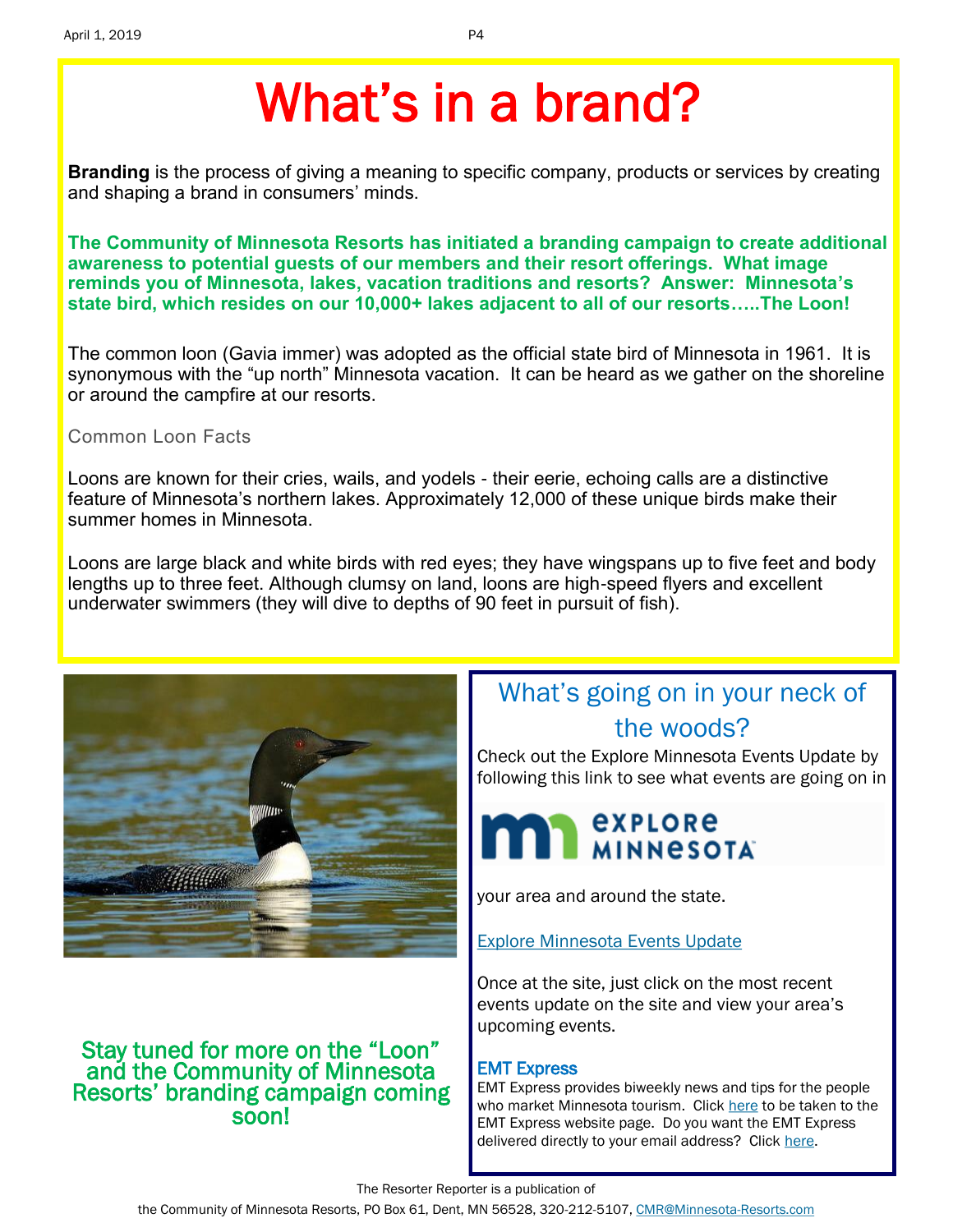# **explore MINNESOTA**

Plan to Attend an Explore Minnesota Listening Session

In anticipation of the development of Explore Minnesota's 2020/21 strategic direction, Explore Minnesota will be conducting listening sessions in each of the tourism regions.

This is another opportunity for our tourism industry partners to share ideas with Explore Minnesota and provide valuable insight into the issues and challenges that affect businesses, organizations and communities statewide. These listening sessions will help establish priorities and direction for the future, ensuring the agency's resources are effectively put to use to benefit the entire state. All listening sessions will take place from 1-3 p.m. Advance registration (go to <https://www.regonline.com/builder/site/Default.aspx?EventID=2560434>) is encouraged but not required. You are welcome to attend any/all sessions that fit your schedule.

| April 30      | <b>Minneapolis-St. Paul Region</b>      |  |
|---------------|-----------------------------------------|--|
|               | <b>Eagan Community Center</b>           |  |
|               | 1501 Central Pkwy.                      |  |
|               | Eagan, MN 55121                         |  |
| May 1         | <b>Southern Region (SW)</b>             |  |
|               | <b>Comfort Suites &amp; Worthington</b> |  |
|               | <b>Event Center</b>                     |  |
|               | 1447 Prairie Drive                      |  |
|               | Worthington, MN 56187                   |  |
| May 2         | <b>Southern Region (SE)</b>             |  |
|               | <b>National Eagle Center</b>            |  |
|               | 50 Pembroke Ave. S.                     |  |
|               | Wabasha, MN 55981                       |  |
| <b>May 15</b> | <b>Central Region</b>                   |  |
|               | <b>Crow Wing County Land Services</b>   |  |
|               | <b>Building</b>                         |  |
|               | 322 Laurel St.                          |  |
|               | Brainerd, MN 56401                      |  |
| May 16        | <b>Northeast Region</b>                 |  |
|               | Timber Lake Lodge                       |  |
|               | 144 SE 17th St.                         |  |
|               | Grand Rapids, MN 55744                  |  |
| May 23        | <b>Northwest Region</b>                 |  |
|               | <b>Northwest Minnesota Foundation</b>   |  |
|               | 201 3rd St. NW                          |  |
|               | Bemidji, MN 56601                       |  |
|               |                                         |  |
|               |                                         |  |

Find Your True North #OnlyInMN

[For questions or additional information please contact:](mailto:david.bergman@state.mn.us) 

#### **[David Bergman](mailto:david.bergman@state.mn.us) | Northwest Regional Manager | Explore Minnesota Tourism**

P.O. Box 725 Thief River Falls, MN 56701 **|** P:218-681-0997 **|** F: 218-681-0999 [www.exploreminnesota.com](https://webmail2.state.mn.us/owa/redir.aspx?C=lGvzqUaA_EOEiDsCUKXQ091kHWcPMdEIcullq8GKNFPZBK8QZzVEwfIAJnwkDXaB7lovL__c6UM.&URL=http%3a%2f%2fwww.exploreminnesota.com%2f) **|** [David.Bergman@state.mn.us](mailto:David.Bergman@state.mn.us)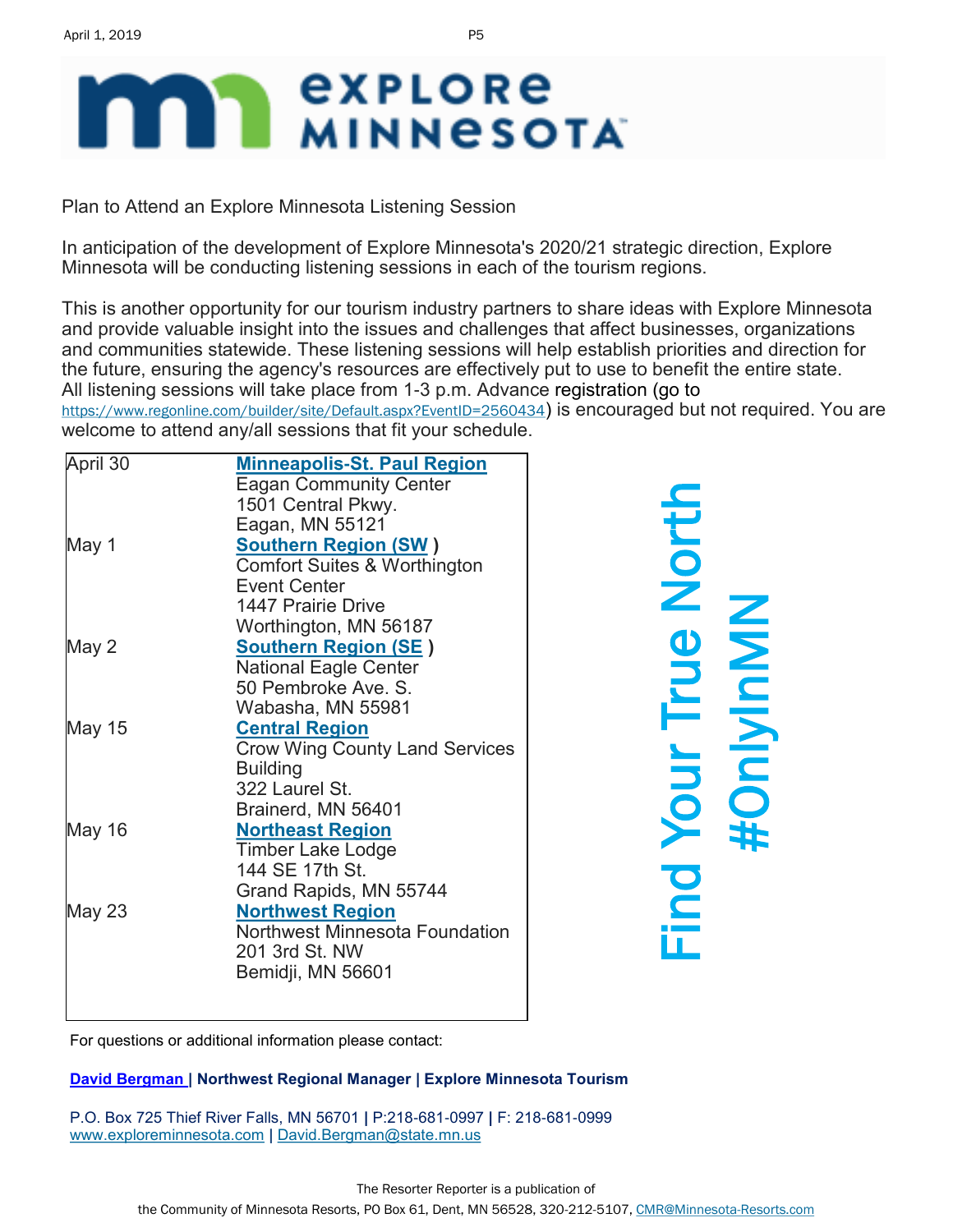

As a result of a discussion at this year's Community of MN Resorts' conference, we formed a Facebook group that our CMR members are invited to join. Our new FB group will include CMR event information, allow for greater networking, and will hold/organize content that is shared by the CMR.

We invite you to introduce yourself, ask questions, share ideas, and dive into discussions in our new Community of MN Resorts Facebook Group.

We encourage and equip each other by sharing expertise, asking questions, and offering ideas about marketing, hospitality, business logistics, resort management, and other related topics. We've found that FB groups makes it easy to organize and search for discussions, questions, and also get familiar with people within our organization. Experiment a little bit-who knows where this can go!!

Click on the following link to start seeing content and asking questions:

<https://www.facebook.com/groups/cmrmembers/> We have pre-registered your e-mail that is registered with the CMR. If you use a different e-mail for Facebook, just make a request to join the group after clicking the link and you will be approved in a day or two.

Do not fear, the Yahoo Chatline is not going away. We are just adding this enhancement to our ability to communicate as an organization.

We would like to thank Kayla Daigle from Two Inlets Resort for setting up the group and assisting in this process! Please let us know if you have any questions.

#### **LAKE SERVICE PROVIDER PERMIT RENEWAL**

**Did your lake service provider permit expire in 2018? You can now renew online by clicking this [link.](https://www.dnr.state.mn.us/lsp/mandatory.html) It is very easy to renew your educational requirements online versus attending the classroom training.**

**Not sure if your resort should possess a lake service provider permit? You can click [here](https://www.dnr.state.mn.us/lsp/lsp-business.html) to read about whether your resort requires a permit.**